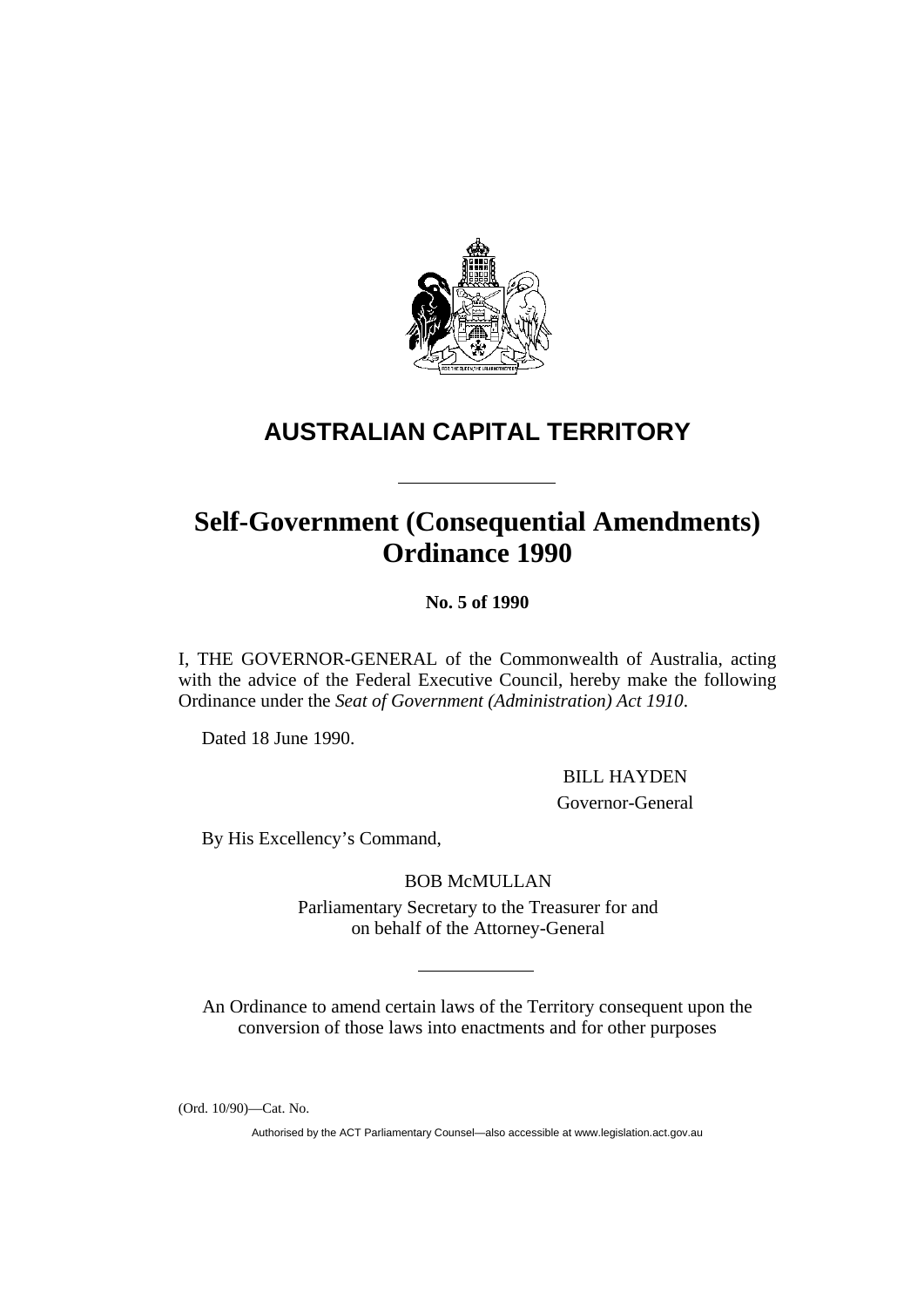# **Short title**

**1.** This Ordinance may be cited as the *Self-Government (Consequential Amendments) Ordinance 1990.*<sup>1</sup>

# **Commencement**

**2. (1)** Section 1 and this section commence on the day on which this Ordinance is notified in the *Gazette*.

**(2)** The remaining provisions commence on 1 July 1990.

# **Amendments of Ordinances**

**3.** The Ordinances specified in Schedule 1 are amended as set out in that Schedule.

# **Amendments of Crimes Act, 1900 (NSW)**

**4.** The Crimes Act, 1900 of the State of New South Wales in its application in the Territory is amended as set out in Schedule 2.

# **Amendments of regulations and rules**

**5.** The regulations and rules specified in Schedule 3 are amended as set out in that Schedule.

# **Formal amendments relating to gender**

**6. (1)** The Ordinances specified in Schedule 1 (except the *Legal Practitioners Ordinance 1970*), the Crimes Act, 1900 of the State of New South Wales in its application in the Territory and the rules specified in Schedule 3 are amended—

- **(a)** by inserting "she or" before "he" (wherever occurring);
- **(b)** by inserting "her or" before "him" (wherever occurring);
- **(c)** by inserting "her or" before "his" (wherever occurring); and
- **(d)** by inserting "herself or" before "himself" (wherever occurring).
- **(2)** Subsection (1) does not apply to a provision in which—
- (a) "he" is followed by "or she";
- (b) "him" is followed by "or her";
- (c) "his" is followed by "or her"; or
- (d) "himself" is followed by "or herself".

Authorised by the ACT Parliamentary Counsel—also accessible at www.legislation.act.gov.au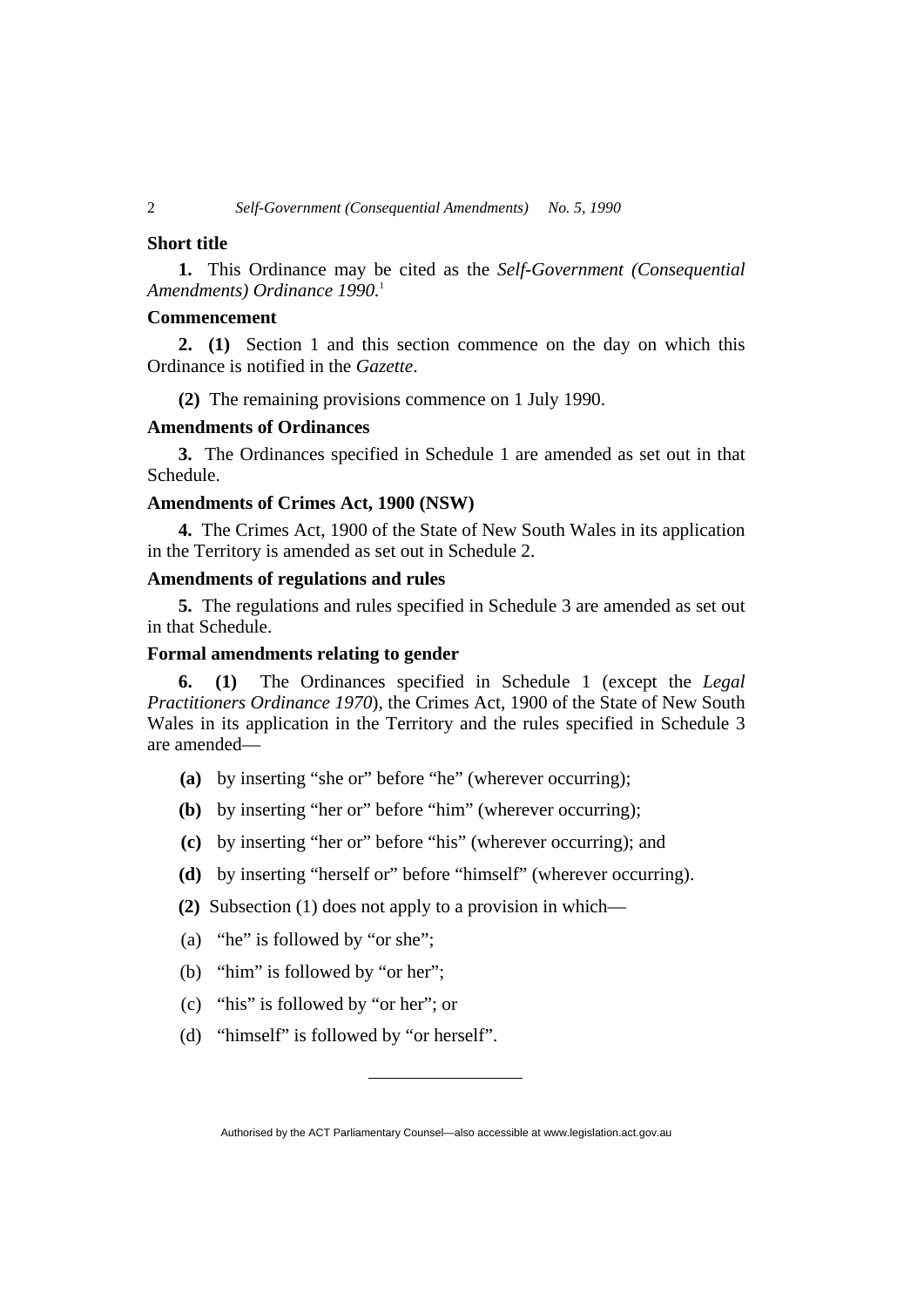# **SCHEDULES**

# **SCHEDULE 1** Section 3

# AMENDMENTS OF ORDINANCES

# *Children's Services Act 1986***, Part III**

# **Subsection 22 (2)—**

Omit "Attorney-General", substitute "Executive".

#### *Coroners Ordinance 1956*

# **Section 4 (definition of "medical practitioner")—**

Omit "a State or Territory of the Commonwealth", substitute "the Territory, a State or another Territory".

# **Subsection 6 (1)—**

- (a) Omit "Attorney-General", substitute "Executive".
- (b) Omit "under his hand".

# **Section 7—**

Omit "Attorney-General", substitute "Executive".

# **Subsection 22 (4)—**

Insert "Territory or of the" before "Commonwealth".

#### **Section 46—**

Omit "Attorney-General", substitute "Executive".

#### *Criminal Injuries Compensation Ordinance 1983*

# **Section 2 (definition of "Secretary")—**

Omit the definition.

# **Paragraphs 10 (4) (a), 12 (2) (c) and 21 (1) (c)—**

Omit "Secretary", substitute "administrative head".

#### **Sections 27 and 28—**

Omit "Commonwealth", substitute "Territory".

# **Subsection 29 (1)—**

Omit "Commonwealth", substitute "Territory".

# **Subsection 29 (2)—**

- (a) Omit "Commonwealth", substitute "Territory".
- (b) Omit "Secretary", substitute "administrative head".

# **Paragraphs 30 (1) (b) and (2) (b)—**

Omit "Secretary", substitute "administrative head".

#### **Subsection 30 (3)—**

Omit "Secretary", substitute "administrative head".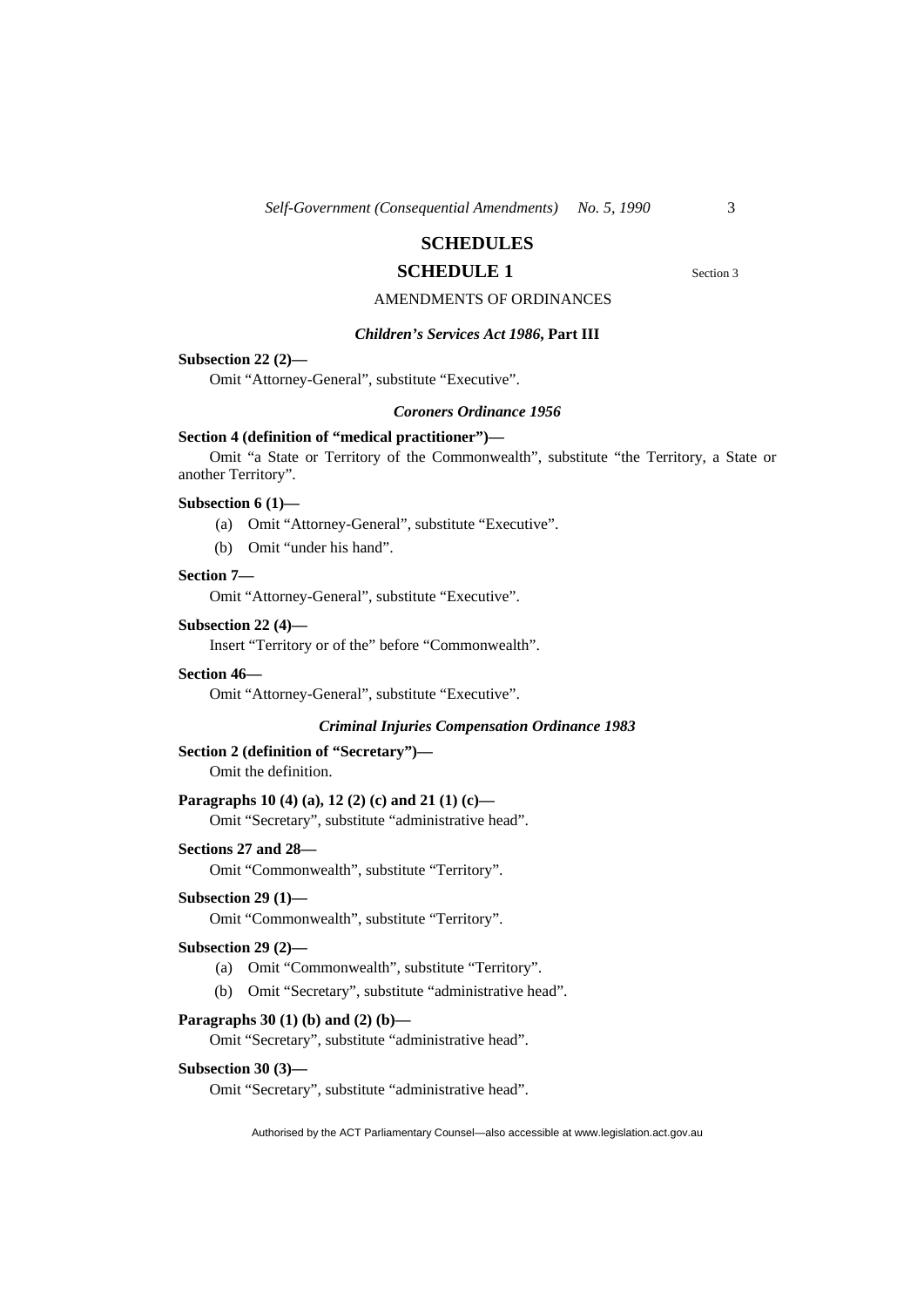# **SCHEDULE 1**—continued

# **Paragraph 31 (a)—**

Omit "an Act", substitute "a Commonwealth Act".

# **Section 34—**

Omit "Commonwealth", substitute "Territory".

#### **Subsection 35 (2)—**

- (a) Omit "each House of the Parliament", substitute "the Legislative Assembly".
- (b) Omit "that House", substitute "the Assembly".

# **Section 36—**

Omit "Attorney-General", substitute "Executive".

# *Legal Practitioners Ordinance 1970*

# **Subsections 6 (6) and (7)—**

Omit "Governor-General", substitute "Attorney-General".

# **Paragraphs 6 (7) (a) and (b)—**

Omit "Governor-General", substitute "Attorney-General".

# **Subsection 6A (1)—**

Omit the subsection, substitute the following subsections:

"(1) The Executive may appoint, by commission, a person who is a barrister and solicitor to be one of Her Majesty's Counsel for the Territory.

"(1A) When making an appointment under subsection (1), the Executive shall have regard to the recommendation of the Chief Justice of the Court.".

# **Subsection 6A (3)—**

Omit "Commonwealth", substitute "Territory".

#### **Subsection 42L (3)—**

Omit "of the Territory".

## **Paragraph 42M (3) (d)—**

Omit the paragraph, substitute the following paragraph:

"(d) to a police officer acting in the course of her or his duties.".

# **Paragraphs 65 (1) (e) and (2) (e) and 68 (1) (e) and (2) (e)—**

Omit the paragraph, substitute the following paragraph:

"(e) to a police officer acting in the course of her or his duties.".

## **Paragraph 74A (1) (b)—**

Omit "of the Territory".

#### **Section 77—**

Omit "of the Territory".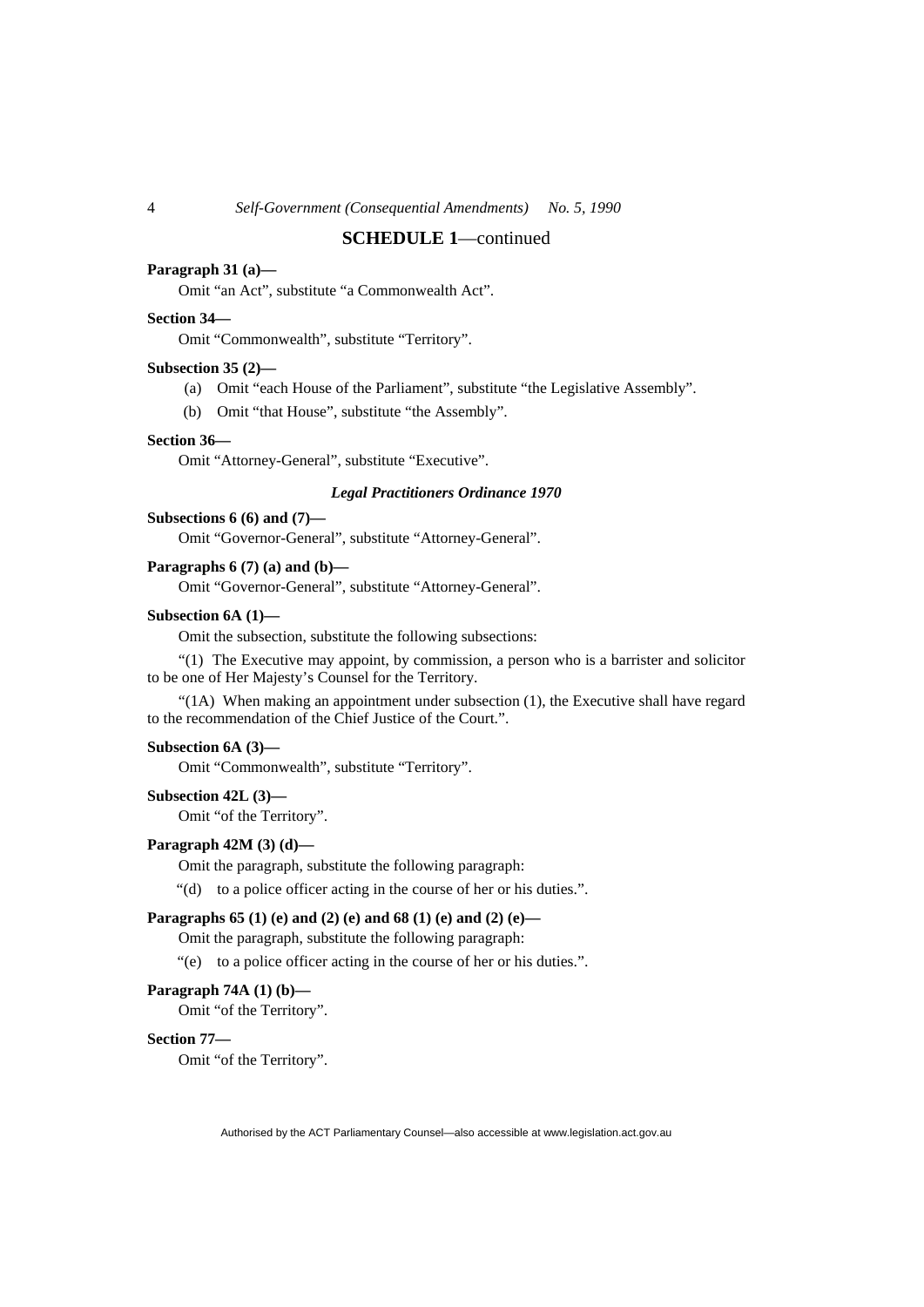# **Subsection 123 (3) (paragraphs (a) and (b) of the definition of "public officer")—**

Omit the paragraphs, substitute the following paragraphs:

- "(a) a public servant;
- (b) a person employed under a law in force in the Territory; and".

# **Subparagraph 124 (2) (b) (i)—**

Omit "within the meaning of the *Interpretation Act 1967* of the Territory".

#### **Subsection 130 (1)—**

- (a) Omit "Commonwealth", substitute "Territory".
- (b) Omit "Secretary to the Attorney-General's Department", substitute "administrative head".

# **Subsection 130 (4)—**

Omit "Commonwealth", substitute "Territory".

# **Section 133—**

Omit "Attorney-General", substitute "Executive".

#### **Further amendments—**

The following provisions are amended by omitting "Chairman" (wherever occuring) and substituting "Chairperson":

Subsections 9 (2), (3), (4) and (5), 25 (7), 25A (2), 28 (2), (3) and (4) and 32 (1), section 33, subsections 36 (4) and (6) and 39 (1) and paragraph 39 (2) (a).

# *Limitation Ordinance 1985*

# **Amendments—**

The following provisions are amended by omitting "of the Territory":

Subsection 8 (1) (definitions of "land", "mortgage" and "personal representative"), section 16, subsection 21 (1), section 22, subsection 36 (5) and paragraph 37 (2) (b).

# *Magistrates Court Ordinance 1930*

#### **Subsection 5 (1)—**

Insert the following definition:

" 'Director of Public Prosecutions' means—

- (a) the Director of Public Prosecutions appointed under the *Director of Public Prosecutions Act 1990*; or
- (b) the Director of Public Prosecutions appointed under the *Director of Public Prosecutions Act 1983* of the Commonwealth;

as the case requires;".

# **Subsection 6 (2)—**

Omit the subsection.

#### **Subsection 10P (2)—**

Omit "Judge", substitute "Chief Justice of the Supreme Court".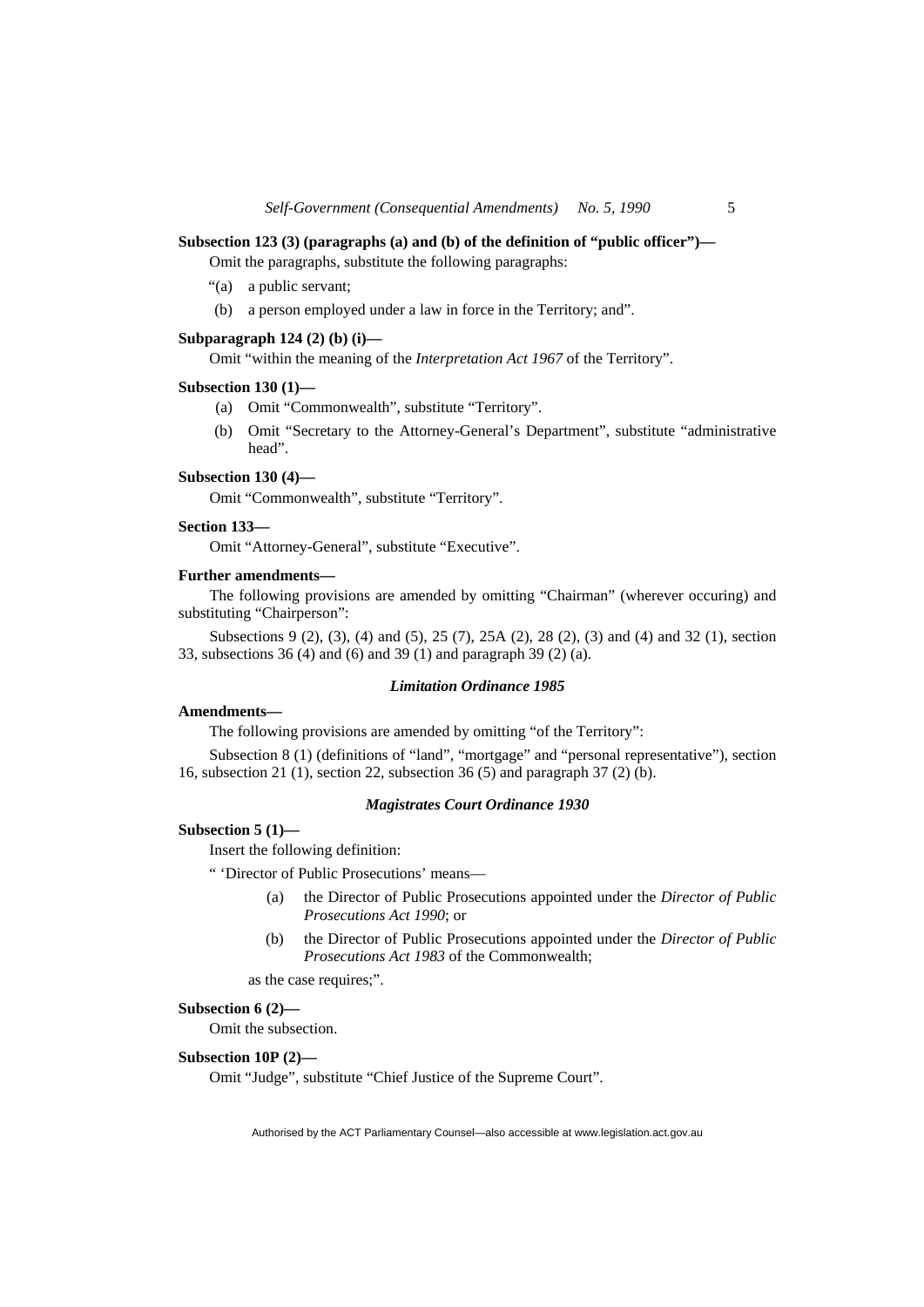# **SCHEDULE 1**—continued

# **Section 17—**

Omit "Ordinance or".

#### **Subsection 18 (1)—**

Omit "appointed by proclamation", substitute "notified in the *Gazette*".

# **Subsection 19 (2)—**

Insert "or the *Imperial Acts Application Act 1986*" after "*Seat of Government Acceptance Act 1909*".

#### **Subsection 27 (2)—**

Omit "Ordinance", substitute "Act, Ordinance".

#### **Subsection 31 (2)—**

- (a) Omit "Ordinance or any other".
- (b) Omit "Ordinance or" (last occurring).

#### **Subsection 37 (4)—**

Omit the subsection.

#### **Subsection 43 (1)—**

Insert ", Attorney-General of the Commonwealth" after "Attorney-General".

## **Paragraph 54A (5A) (iv)—**

Omit "*Compensation (Commonwealth Government Employees) Act 1971*", substitute "*Commonwealth Employees' Rehabilitation and Compensation Act 1988*".

# **Section 59—**

Omit "Ordinance", substitute "Act, Ordinance".

#### **Subsection 90A (8)—**

Insert "or the Attorney-General of the Commonwealth" after "Attorney-General".

#### **Section 164—**

Omit "or any other Ordinance or", substitute "Act or any other Act, Ordinance,".

# **Subsection 188 (2)—**

- (a) Omit "an Ordinance, other than this Ordinance or any law", substitute "any law in force in the Territory (other than this Act)".
- (b) Omit "Ordinance" (last occurring), substitute "law".

# **Section 193—**

Omit "Ordinance", substitute "Act, Ordinance".

# **Subsection 255 (1)—**

Omit "or any other Ordinance", substitute "Act or any other Act or Ordinance".

#### **Section 258—**

Omit "Attorney-General", substitute "Executive".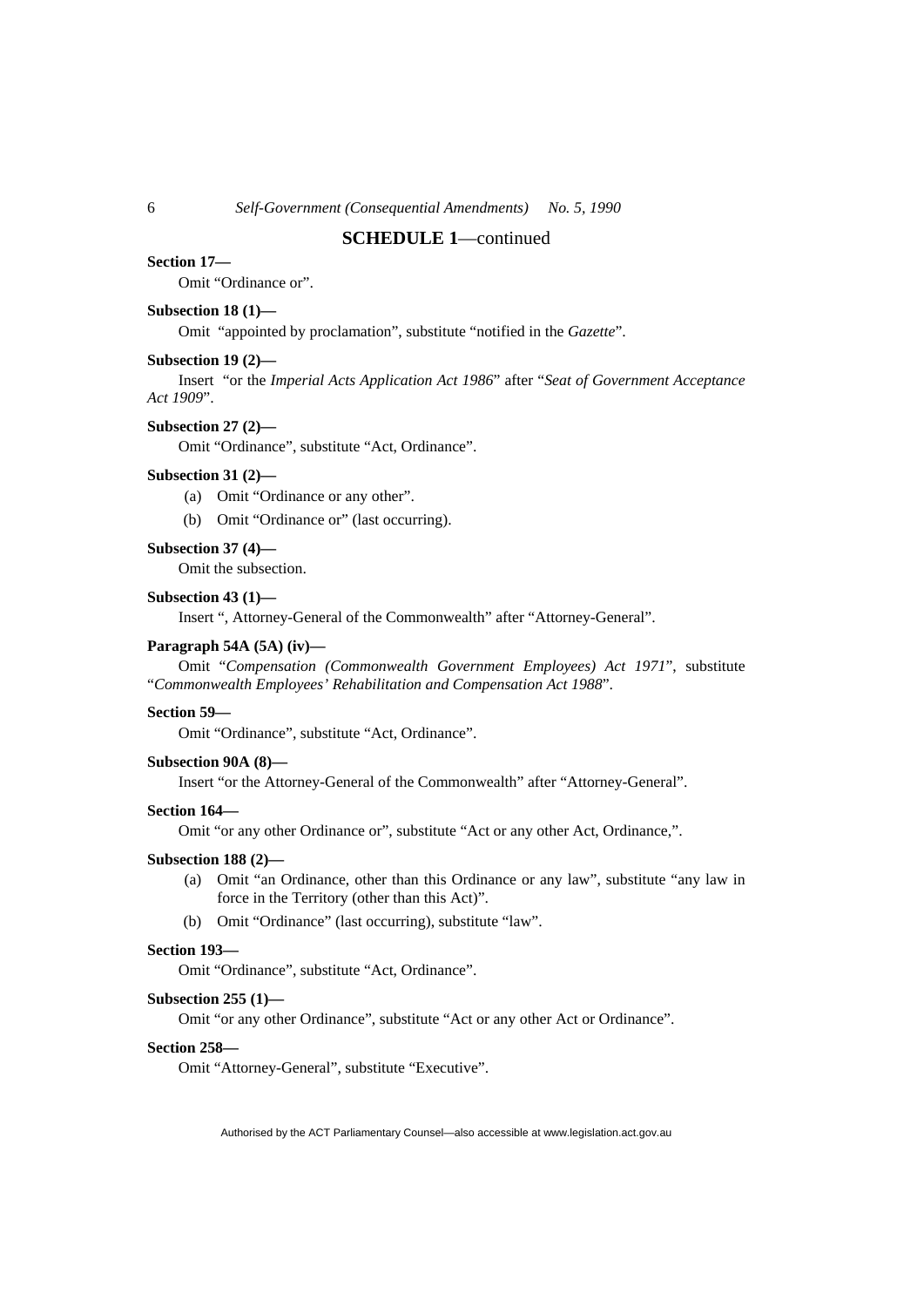#### **Paragraph 258 (e)—**

Omit "Ordinance", substitute "law".

#### **Further amendments—**

1. The following provisions are amended by omitting "of the Territory" (wherever occurring):

Subsection 5 (1) (definitions of "Information", "Motor Traffic Act", "Remand Centre" and "Superintendent"), paragraphs 54A (5A) (i) and (v), subsections 80 (2), 116A (1) (definition of "prescribed offence"),  $\overline{141}$  (1A), 147 (2) and 190 (1), paragraph 245A (1) (a), subsections 248A (2A) and (2B) (definition of "drug") and 248B (4A) and paragraph 254 (1) (a).

2. The following provisions are amended by omitting "Governor-General" and substituting "Executive":

Subsection 7 (2), sections 10 and 10B, subsections 10C (1), (5), (6) and (7) and sections 10H, 10K and 10L.

# *Magistrates Court (Civil Jurisdiction) Ordinance 1982*

## **Paragraph 83 (2) (a)—**

Omit "Director of Legal Services, Australian Capital Territory", substitute "Australian Government Solicitor".

**Subsection 282B (2)—** 

Omit "Ordinance", substitute "Act or Ordinance".

# **Subsection 307A (1)—**

Omit "Attorney-General", substitute "Executive".

# **Section 308—**

Omit "Attorney-General", substitute "Executive".

# **Further amendments—**

The following provisions are amended by omitting "of the Territory":

Paragraphs 4 (c) and (d), 83 (1) (a), (c) and (2) (aa), 95 (1) (b) and 292 (5) (b), subsections 307A (1) and (2) and the Schedule (Form 30).

# *Police Ordinance 1927*

# **Subsection 13 (2)—**

Insert "the Territory or" before "the Commonwealth".

# **Section 20—**

Omit "of the Territory".

#### **Subsections 21 (1) and 24 (2A)—**

Omit "of the Territory".

#### *Small Claims Ordinance 1974*

# **Subsection 4 (2)—**

Omit "\$2,000", substitute "\$5,000".

#### **Section 8—**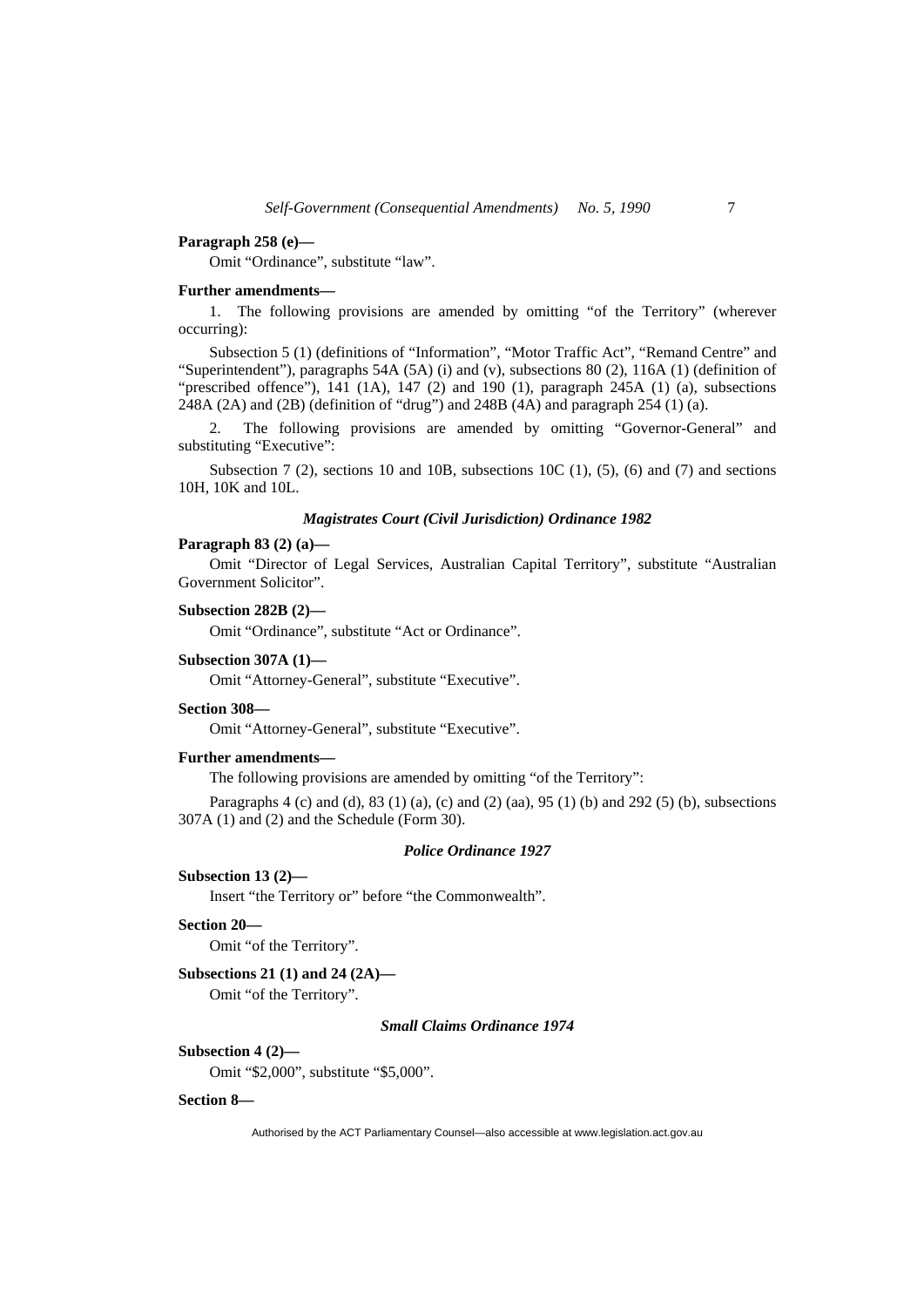# **SCHEDULE 1**—continued

Omit "\$2,000" (wherever occurring), substitute "\$5,000".

# **Subsection 17 (1)—**

Omit "\$2,000", substitute "\$5,000".

#### **Subsection 17 (3)—**

Omit "\$2,000" (wherever occurring), substitute "\$5,000".

#### **Subsection 24 (1)—**

Omit "\$2,000", substitute "\$5,000".

# **Subsection 27 (6)—**

Omit "Australia", substitute "the Territory".

# **Section 51—**

Omit "Attorney-General", substitute "Executive".

# *Supreme Court Ordinance 1952*

# **Section 3—**

- (a) Omit "Commonwealth", substitute "Territory".
- (b) Add at the end the following subsection:
	- "(2) In this section "officer of the Terrritory" means—
	- (a) a public servant; or
	- (b) a person who constitutes, or who is an officer or employee of, a Territory authority (including the Australian Capital Territory Teaching Service).".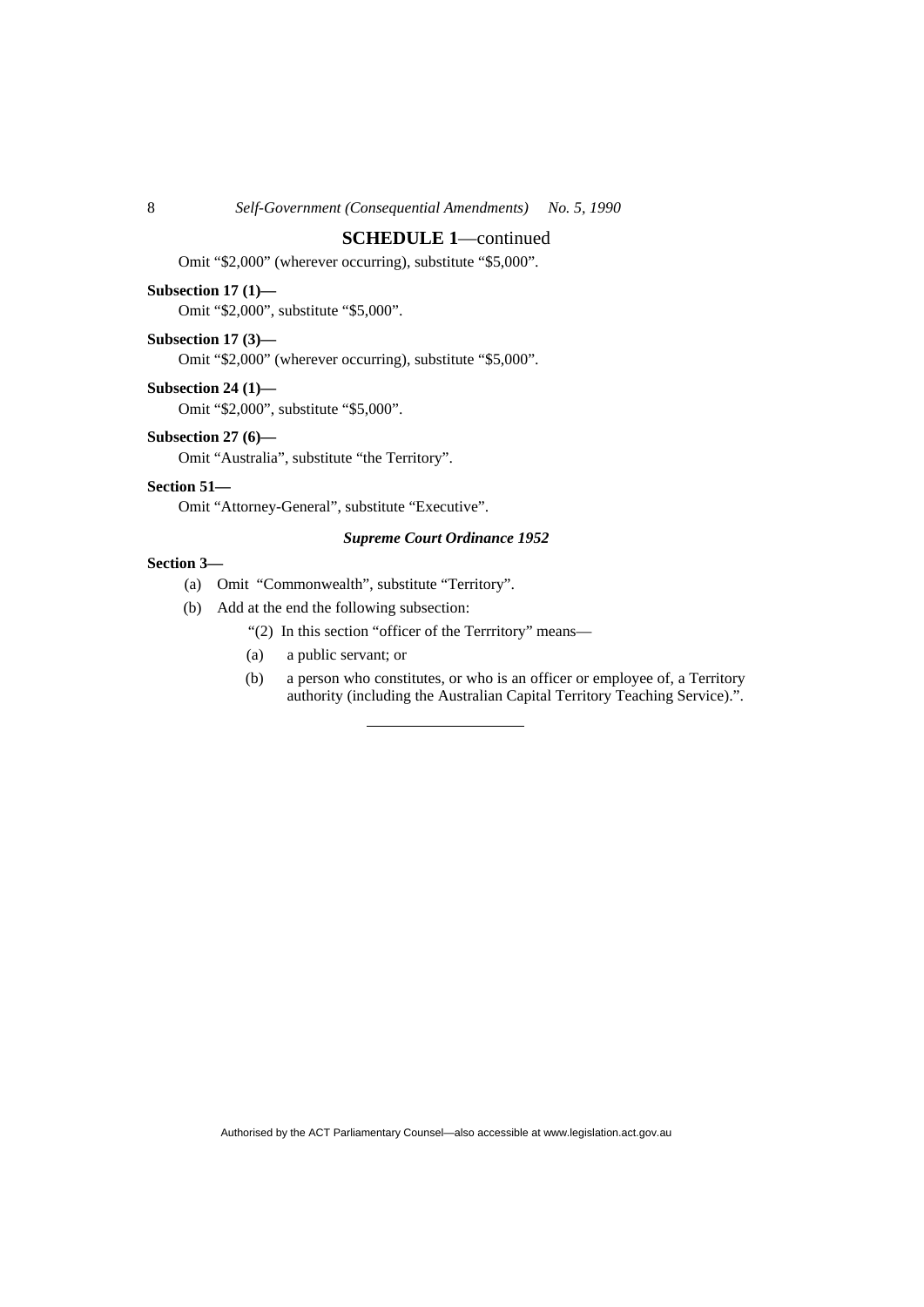# **SCHEDULE 2** Section 4

AMENDMENTS OF CRIMES ACT, 1900 (NSW)

#### **Subsection 4 (1)—**

Insert the following definition:

" 'Director of Public Prosecutions' means—

- (a) the Director of Public Prosecutions appointed under the *Director of Public Prosecutions Act 1990*; or
- (b) the Director of Public Prosecutions appointed under the *Director of Public Prosecutions Act 1983* of the Commonwealth;

as the case requires;".

#### **Subsection 4 (1) (definition of "the Crimes Act")—**

Omit "in its application to", substitute "in its application in".

# **Subsection 29 (1) (definitions of "drug" and "motor vehicle")—**

Omit "of the Territory".

#### **Subsection 92L (4)—**

Omit the subsection.

#### **Subsection 131 (2)—**

- (a) Insert "the Territory or" before "the Commonwealth" (first occurring).
- (b) Omit "the Commonwealth or of a Territory", substitute "the Territory, the Commonwealth or another Territory".

#### **Subsection 358A (3)—**

- (a) Omit "Governor-General", substitute "Executive".
- (b) Omit "proclamation" (first occurring), substitute "notification in the *Gazette*".
- (c) Omit "proclamation" (second occurring), substitute "notification".

#### **Section 468—**

Omit "sections four hundred and thirty-seven and four hundred and fifty-seven", substitute "section 437".

# **Subsections 475 (1) and (4)—**

Omit "Governor-General" (wherever occurring), substitute "Executive".

# **Third Schedule, Forms 3 and 4—**

Insert "Her or" before "His".

# **Schedule 5, Forms 1 and 2—**

Omit "in its application to", substitute "in its application in".

#### **Further amendments—**

The following provisions are amended by omitting "Commonwealth" (wherever occurring) and substituting "Territory":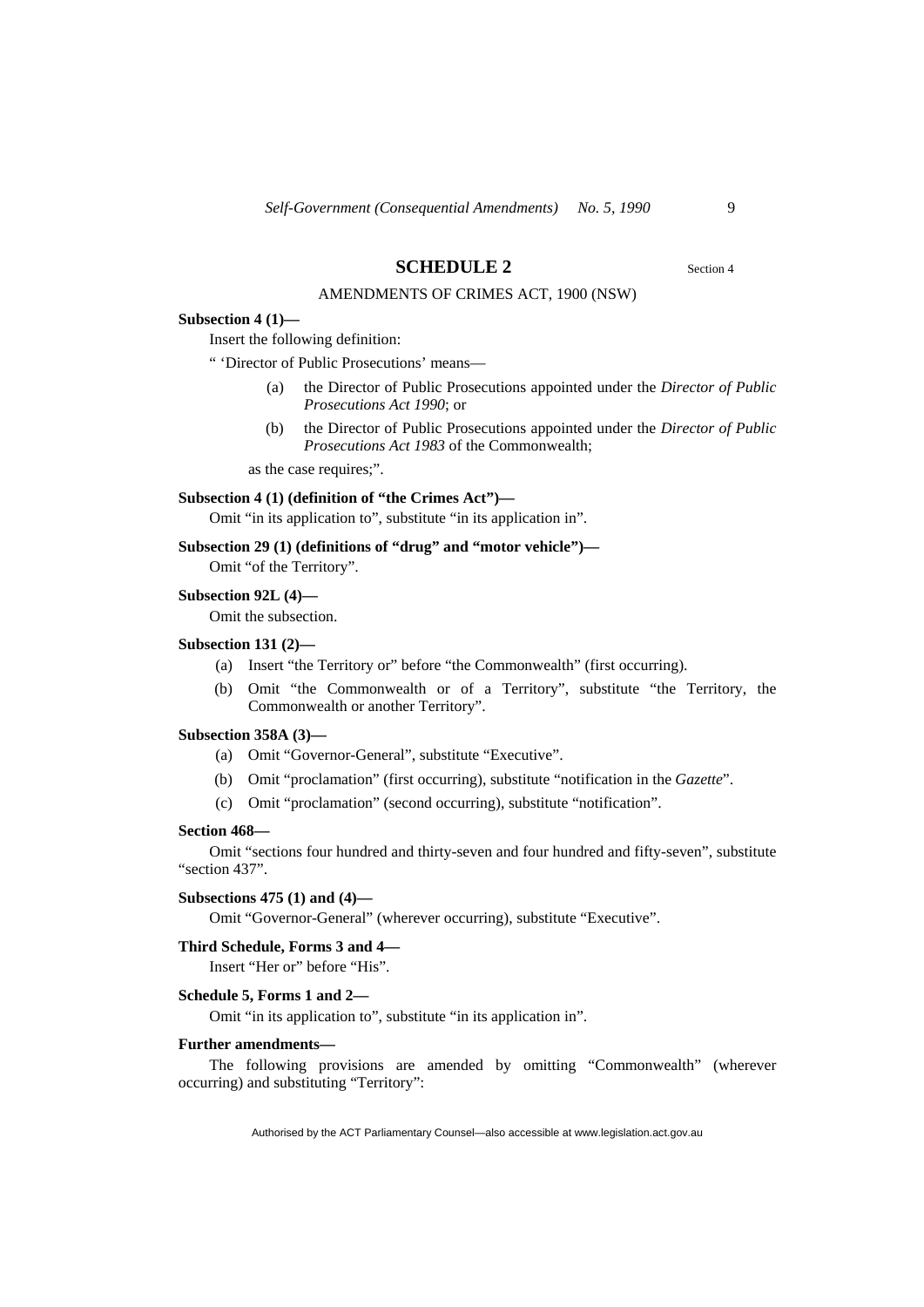# **10** *Self-Government (Consequential Amendments) No. 5, 1990*

# **SCHEDULE 2**—continued

Subsections 116 (3) and 145 (2), paragrpahs 527A (3) (c) and (d), subsection 527A (4), subparagraph 556B  $(1)$  (a) (iii) and subsections 556E  $(1)$  and  $(2)$ .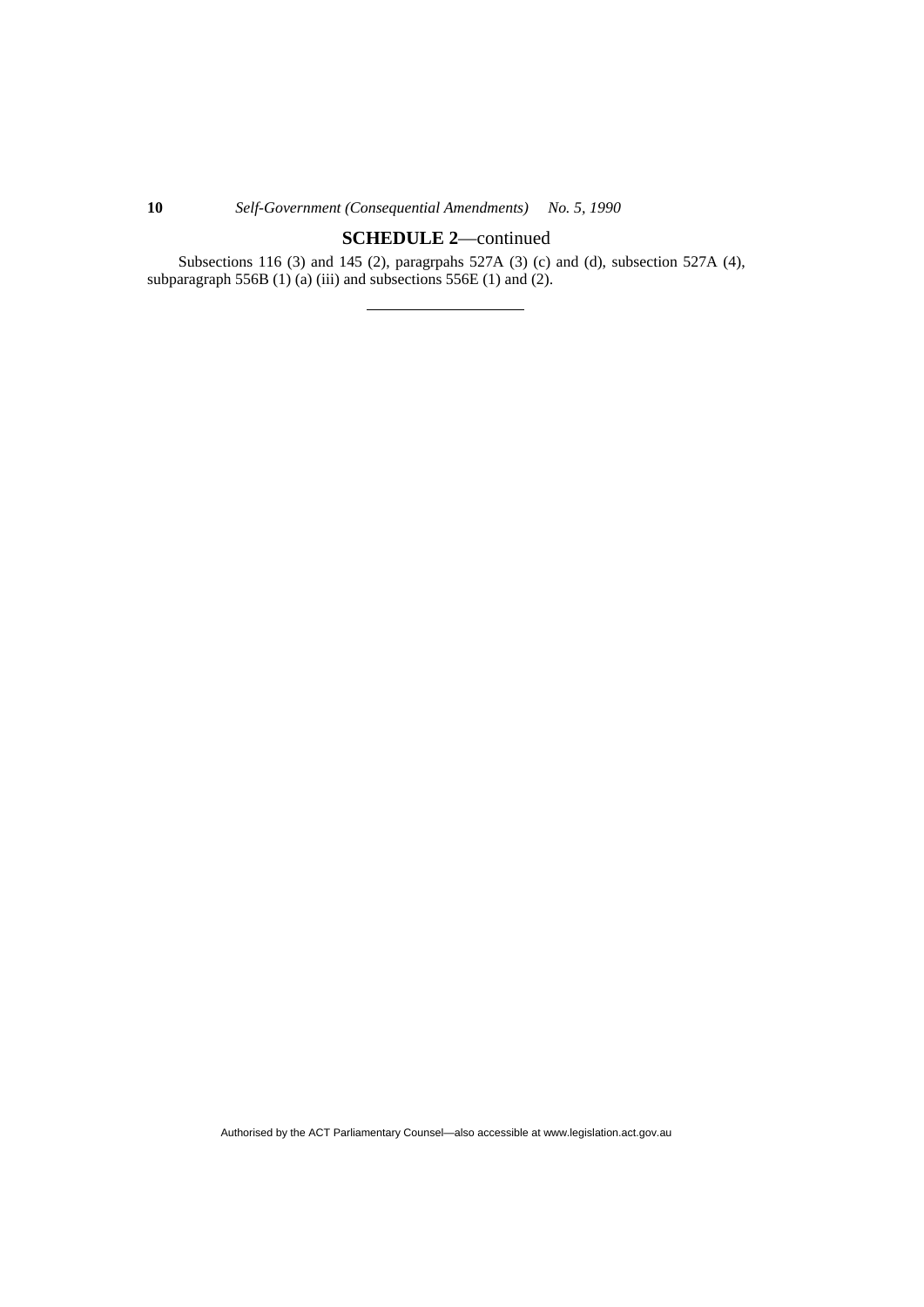# **SCHEDULE 3** Section 5

AMENDMENTS OF RULES AND REGULATIONS

#### **Magistrates Court Rules**

#### **Paragraph 92 (b)—**

- (a) Omit "husband", substitute "person".
- (b) Omit "a wife", substitute "her or his spouse".

#### **Subrules 97A (3) and 97B (4) and (6)—**

Insert "of the Commonwealth" after "Attorney-General".

#### **First Schedule, Form 4—**

- (a) Omit "Man in possession", substitute "Possession for".
- (b) Omit "landlord", substitute "lessor".

# **Small Claims Regulations**

#### **Regulation 3—**

Omit "is \$20", substitute the following:

 $"is$ —

- (a) in the case of proceedings in respect of an amount not exceeding \$2,000—\$20; and
- (b) in the case of proceedings in respect of an amount exceeding \$2,000—\$50.".

# **Workmen's Compensation Rules**

# **Amendments—**

The following provisions are amended by omitting "of the Territory" (wherever occurring):

Subrule 5 (1) (definition of "the Act"), the First Schedule (Forms 5, 6, 7, 20, 27, 42, 43, 45, 48, 49, 50, 62, 63 and 69) and the Third Schedule.

# **NOTES**

1. Notified in the *Commonwealth of Australia Gazette* on 27 June 1990.

# NOTE ABOUT HEADINGS

On the day on which the laws referred to below are amended by this Ordinance, headings to provisions of those laws are amended as set out in the following table:

| Provision            | Alteration   |                                                         |  |
|----------------------|--------------|---------------------------------------------------------|--|
|                      |              | Crimes Act, 1900 (NSW)                                  |  |
| Subsection<br>475(1) | "Executive". | Omit from the heading "Governor-General",<br>substitute |  |
|                      |              | $\cdots$                                                |  |

*Legal Practitioners Ordinance 1970*